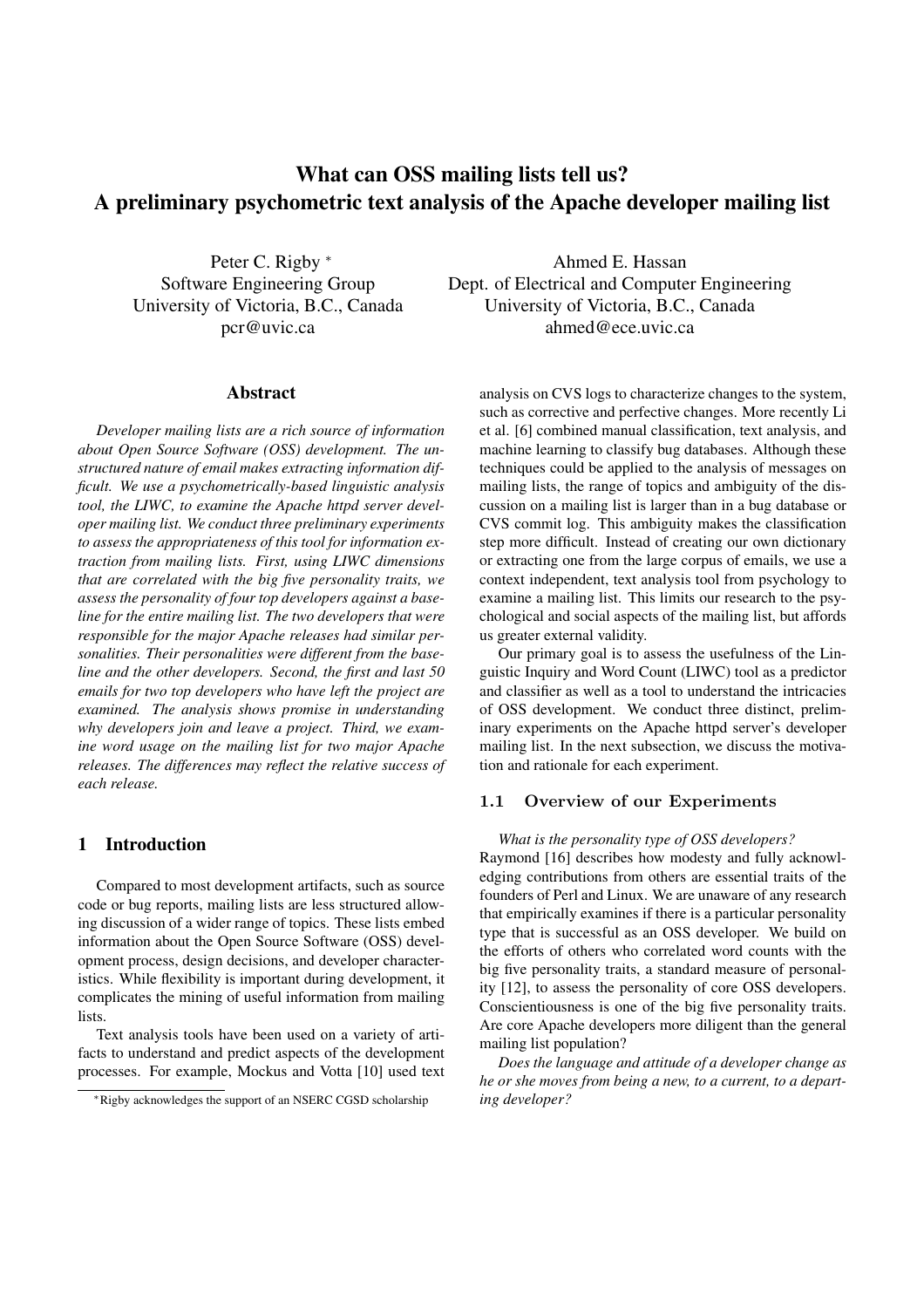There has been a great deal of research on why and how developers join OSS projects (e.g., [3, 4]). We are interested in assessing the word usage of not only new developers, but also more experienced developers. Since word usage can measure sociability, we use it to identify reasons why a developer left a project. Are new developers more tentative, are current developers more certain, and are departing developers frustrated or angry?

*Does word usage change around the time of a release?* Are there differences in word usage before and after a release? Can changes in word usage predict an upcoming release? For example, is the language more optimistic with more future tense verbs before a release? After a release, is language less optimistic with more past tense verbs?

### $1.2$ **1.2 Organization of the Paper**

This paper is organized as follows. First, we introduce the LIWC tool and its associated dictionary. Second, we discuss our methodology and data. Third, we present the results of our experiments. For each experiment, we discuss relevant background and literature, present and discuss our results, and conclude with suggestions for future work and a discussion of the potential applicability of our technique. Finally, we provide a general conclusion and limitations of our study.

### **2 Linguistic Inquiry and Word Count**

*Do word counts have any value in understanding the psychology of the individual who wrote the text?*

The LIWC is based on counting function words or particles. The number of particles in English is small, and it is very difficult for an individual to change the function words that he or she uses [13]. By simply counting words, the meaning of the text is lost. Word count programs cannot catch sarcasm, irony, or a given contextual meaning for words with many meanings. The power of a word count tool lies in the dictionary that divides the different counts into meaningful dimensions. The LIWC uses a psychometrically-based dictionary. The dictionary has been validated by independent judges and used in a number of experiments by Pennebaker and others <sup>1</sup>. The LIWC dictionary contains 70 dimensions and over 2300 words and word stems 2. The following quotes illustrates how the LIWC works.

1. I sent these patches in a

couple weeks ago. They may be of interest, maybe not.

2. This patch fixes the important half of the bug.

In the first quotation, it appears that the author is uncertain as to the value of his contribution. In the second quotation, the author seems confident. Words like 'maybe' are associated with tentativeness and words like 'important' are associated with certainty. The LIWC tool simply counts words that are contained in its dictionary. The dictionary is grouped into basic linguistic and psychometric dimensions with each word belonging to one or more dimension. Although some dimensions are context dependent (e.g., sports and sex), the dimensions used in this paper are context independent. For example, the two previous quotations were about patches. Since the words 'patch' and 'bug' are not in the dictionary, however, the result would have been the same if we were talking about a proposal to fix a building, instead of a software patch.

There are three top level categories used in our study: language composition, psychological processes, and relativity. Table 1 highlights the LIWC dimensions used in our study. We discuss the categories and their associated dimensions below.

- 1. *Language composition* consists of the standard word count dimensions such as pronouns, total words, and articles. These simple measures have been useful in determining, for example, if an individual is lying. Compared to non-deceptive texts, texts that contain deception have lower instances of first person pronouns as the author tries to distance himself or herself from the text [11].
- 2. *Psychological processes* is subdivided into emotional, cognitive and social processes. Unlike the standard linguistic dimensions which have an unambiguous definition, these dimensions have been created through examination of hundreds of texts from distinct areas as well as voting on inclusion of words by independent judges [13]. These dimensions can help determine if the author is optimistic or anxious, insightful or inhibited, and social or anti-social.
- 3. *Relativity* is divided into temporal references and past tense verbs. The former indicates that time was discussed (e.g., two weeks ago), while the latter indicates whether the past, present, or future is under discussion.

### **3 Methodology and Data Source**

In order to answer our research questions we need mailing list data. We choose to study the Apache httpd server

<sup>1</sup>See http://homepage.psy.utexas.edu/homepage/ faculty/pennebaker/reprints/ for the dimensions contained in the LIWC dictionary

<sup>2</sup>The complete table describing all 70 dimensions is available at http: //www.liwc.net/descriptiontable1.php December 2006.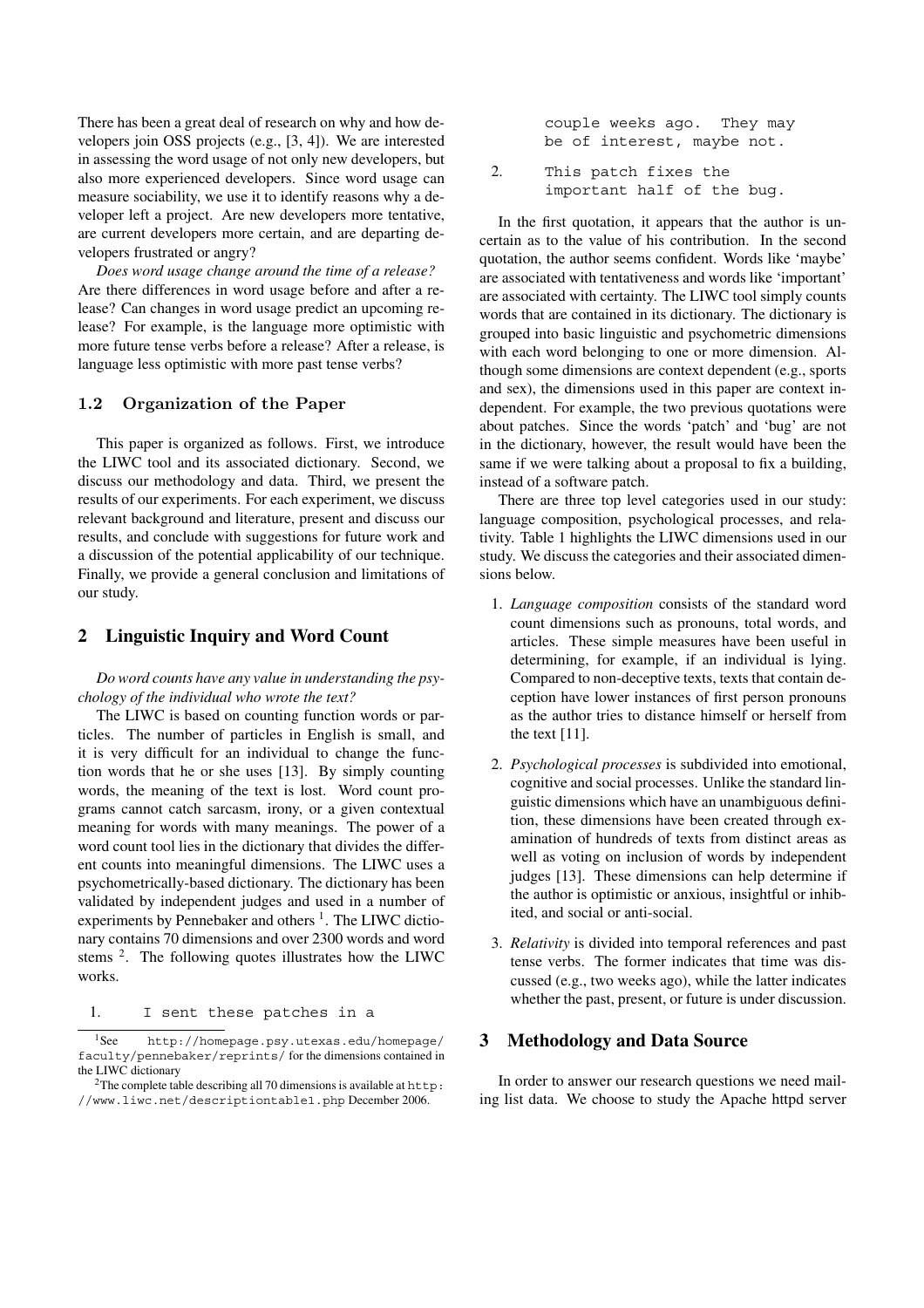| Dimension                     | Example Words            | Explanation                                           |
|-------------------------------|--------------------------|-------------------------------------------------------|
| Pronouns                      | 'our', 'I'               | Subject or object in a sentence.                      |
| Negation of other words       | 'no', 'not'              | Words that negate other words.                        |
| Insight                       | 'think', 'know'          | Words that indicate understanding about a topic.      |
| <b>Inhibition</b>             | 'block', 'constrain'     | Words that show the individual is restrained.         |
| Tentative                     | 'maybe', 'guess'         | Words that indicate that the speaker is uncertain.    |
| Causation                     | 'because', 'effect'      | Words that indicate why something happened            |
| Social Processes              | 'talk', 'us'             | Words that are related to social interaction.         |
| Positive and Negative Emotion | 'good', 'hate'           | Words related to the emotion of the speaker.          |
| Optimism and energy           | 'pride', 'win'           | Subdimension of positive emotion.                     |
| Past, Present, and Future     | 'walked', 'walk', 'will' | The tense of the verb.                                |
| Reference to Time             | 'hour', 'day'            | Words related to time.                                |
| Inclusive and Exclusive       | 'with', 'except'         | Words that include or exclude others and their ideas. |

**Table 1. Selected LIWC dimensions**

project because it is a large, successful, mature OSS project that has been extensively studied by other researchers (e.g., [1, 9]). A measure of success is market share. Apache has over 60% of the server market with the large majority of Apache servers still running version 1.3, which was first released in 1998 [17]. Apache developers are usually volunteers with other time commitments who rarely meet in person, so almost all project communication is recorded. The most important forum for developer communication is the developers' mailing list. We extracted the body of all email messages on this mailing list between 1995 and 2005 – approximately 104,000 emails.

In the first two experiments we study the characteristics of individual developers. Since we are interested in "successful" or "leading" developers, we select four developers who each had the most commits for a given two year period. For example, developer B was the top committer for 1999 and 2000, while developer C was the top committer for 2001 and 2002. For comparison purposes, we also group emails from multiple developers based on a particular characteristic. For example, we group all individuals who have sent less than 30 messages during the 10 year period we studied, thus creating a group that represents infrequent contributors. Although we could have used questionnaires to answer these questions, questionnaires are often biased by perceptions of past events, by the questions that are asked, and by the individuals that respond.

We are only interested in English text that was written by the individual who is sending the message. We removed all diffs, attachments, and quoted replies (i.e., lines beginning '>'). We did not remove email signatures and code and HTML that was not part of a diff. In future, we would like to remove email signatures by diffing emails from the same individual (which involves resolving an individual's potentially many email addresses) and removing text that crossed a threshold number of emails. To reduce the effect of improper parsing, we calculate each dimension as a *percentage* of the number of words found in the LIWC dictionary per email, instead of the standard percentage of total number of words per email. This technique excludes code and HTML, which is unlikely to be contained in the LIWC dictionary. For example,  $\leq br >$  is not contained in the LIWC dictionary, but will be counted as a word.

The LIWC tool takes an input text file and returns a file containing the LIWC dimensions related to the text file. The tool does not run from the command line, so instead of re-running it to answer each research question, we ran it once and stored the output in a database. The database was queried for each research question. This query created a file that could be analysed by either Weka, a machine learning tool, or SPSS, a statistical package.

# **3.1 Analysis Techniques**

In this subsection we present the analysis techniques used in our study. **Decision Trees.** The C4.5 Decision Tree developed by Quinlan builds a tree containing decision and leaf nodes [15]. C4.5 inductively builds a tree where each non-leaf node is a decision point for a specific attribute and each leaf node is an outcome prediction. C4.5 builds on several previous decision tree algorithms by Quinlan adding features such as allowing continuous and missing data. Each path through the tree is a predictive rule. C4.5 prunes as it builds and drops uninteresting attributes. We use the Weka implementation of the C4.5 algorithm, called J48. For example, a decision tree might create two branches, pre- and post-release. In the pre-release branch we might have a large number of emails with a high percentage of optimistic words.

**Standard Statistical Tests.** The t-test compares the means of two independent samples. An ANOVA (analysis of variance) compares the means of three or more inde-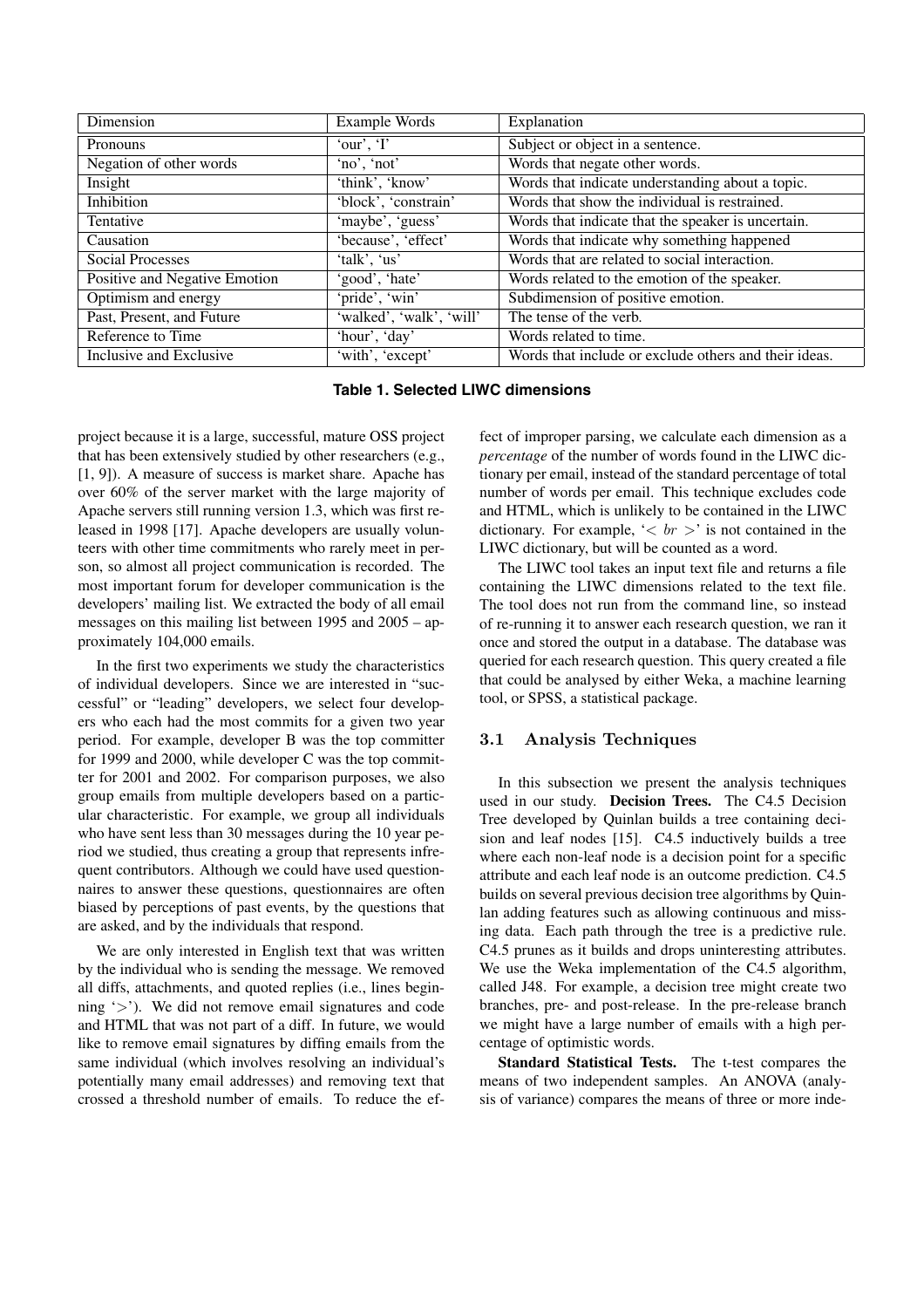| Subject       | Neuro             | Extro                   | Open               | Agree       | Consc         | ls |
|---------------|-------------------|-------------------------|--------------------|-------------|---------------|----|
| Num. of       |                   | 3                       | 3                  | 2           | 3             | V  |
| Clusters      |                   |                         |                    |             |               | ti |
| A             | $8.10^{1}$        | $2.\overline{15^{1,2}}$ | 22.47 <sup>1</sup> | $-9.20^{2}$ | $-4.07^{2,3}$ | a  |
| B             | 8.79 <sup>1</sup> | $2.61^2$                | 19.30 <sup>1</sup> | $-10.461$   | $-4.24^2$     |    |
| $\mathcal{C}$ | $7.35^{1}$        | $5.95^{3}$              | $32.84^2$          | $-10.581$   | $-4.34^{2}$   |    |
| D             | $7.86^{1}$        | $0.53^{1}$              | $44.18^{3}$        | $-11.121$   | $-5.361$      |    |
| $\leq 30$     | 7.07 <sup>1</sup> | $6.41^{3}$              | $32.87^2$          | $-11.15^1$  | $-3.42^{3}$   |    |
| >30           | $7.33^{1}$        | $7.61^{3}$              | $32.85^2$          | $-10.871$   | $-4.24^2$     |    |

**Table 2. Composite measure of Personality. Values are relative, not absolute. Post Hoc** Tukey's HSD Test  $(\alpha = 0.05)$ . Superscript rep**resents Tukey cluster number.**

pendent samples. Tukey's Honestly Significant Difference (HSD) post-hoc comparison test is run following a statistically significant ANOVA. It compares each sample to every other sample, indicating which samples differ from each other at statistically significant levels. It also groups the samples into clusters of samples that do not differ significantly within clusters but differ significantly between clusters. For example, in the personality experiment developers are clustered based on their personality characteristics.

### **4 Personality**

### *What is the personality type of OSS developers?*

**Background and Related Work.** Mairesse and Walker [7] use the LIWC dictionary, the MRC Psycholinguistic Database, and Weka to create a personality recognizer. The tool uses two corpora to create Weka models that can then be applied to predict the personalities of unseen subjects. These models are based on essays written by and spoken text of psychology students [8, 14]. We applied the Weka models to the Apache project's developer mailing list. The results illustrate the inflexibility of the models. For example, all developers appeared to be extremely extroverted because the size of the mailing list text was substantially larger than the text in the psychology student sample. Further examination of decision trees created by the tool revealed that attributes that are unlikely to be discussed on a developers' mailing list, such as sports, eating, and sex, were used as predictors. It is possible to create new models for Mairesse's tool; however, to create these models we would need subjects to complete a standardized big five personality questionnaire. It is unlikely that a representative sample of OSS developers would complete such an involved personality test.

Pennebaker and King [14] found that certain LIWC dimensions were correlated to the big five personality measures [12]. Although the effect size was small, the results were statistically significant. A short description of each of he big five personality factors as well as the LIWC variables with which they are correlated follows.

- *Neuroticism* the tendency to express negative emotions such as anger. Neuroticism was correlated with Articles (.13), Positive Emotion (-.13), and Negative Emotion (.16).
- *Extroversion* the tendency to seek the company of others. Extroversion was correlated with Tentativeness (- .14), Negations (-.12), Social (.12), and Positive Emotion (.15).
- *Openness* the ability to understand and respect unusual ideas. Openness was correlated with First-Person Singular words (-.13), Articles (.13), Words of more than 6 letters (.16), and Present tense verbs (-.15).
- *Agreeableness* the tendency to be cooperative rather than antagonistic. Agreeableness was correlated only with Articles  $(-.15)$ .
- *Conscientiousness* the tendency to be self-disciplined and diligent. Conscientiousness was correlated with Negations (-.15) and Negative emotions (-.15).

**Experiment.** We hypothesize that top committers will have a similar personality type to each other, and that the personality of top committers will differ from that of the entire mailing list in the following ways: top committers will be less neurotic, more extroverted, more open, more agreeable, and more conscientious than the general mailing list. For example, we feel that successful leaders will be more open to others' ideas than the general population.

For each personality trait, we created a composite measure by adding or subtracting the independent, correlated LIWC dimensions. For example, neuroticism is articles − positive emotion  $+$  negative emotion. The correlations between the word types and the personality characteristic are of similar sizes ( .13 to .16), so we did not multiply the word counts by the values of the correlations. We first create a baseline by assessing the LIWC dimensions for individuals who make few posts to the mailing list (i.e., between 1 and 30 messages) as well as for the remainder of the mailing list (i.e., 31 or more messages), excluding the top four committers. We then calculate the LIWC dimensions for the top four committers and compare them to the baselines. These baselines allow us to assess whether top committers have a different personality type from the general trend on the entire mailing list. We further compare the top committers to each other. We refer to the two baselines and the developers as subjects.

**Results and Discussion.** Initial results were disappointing, as there were large discrepancies in samples sizes (i.e.,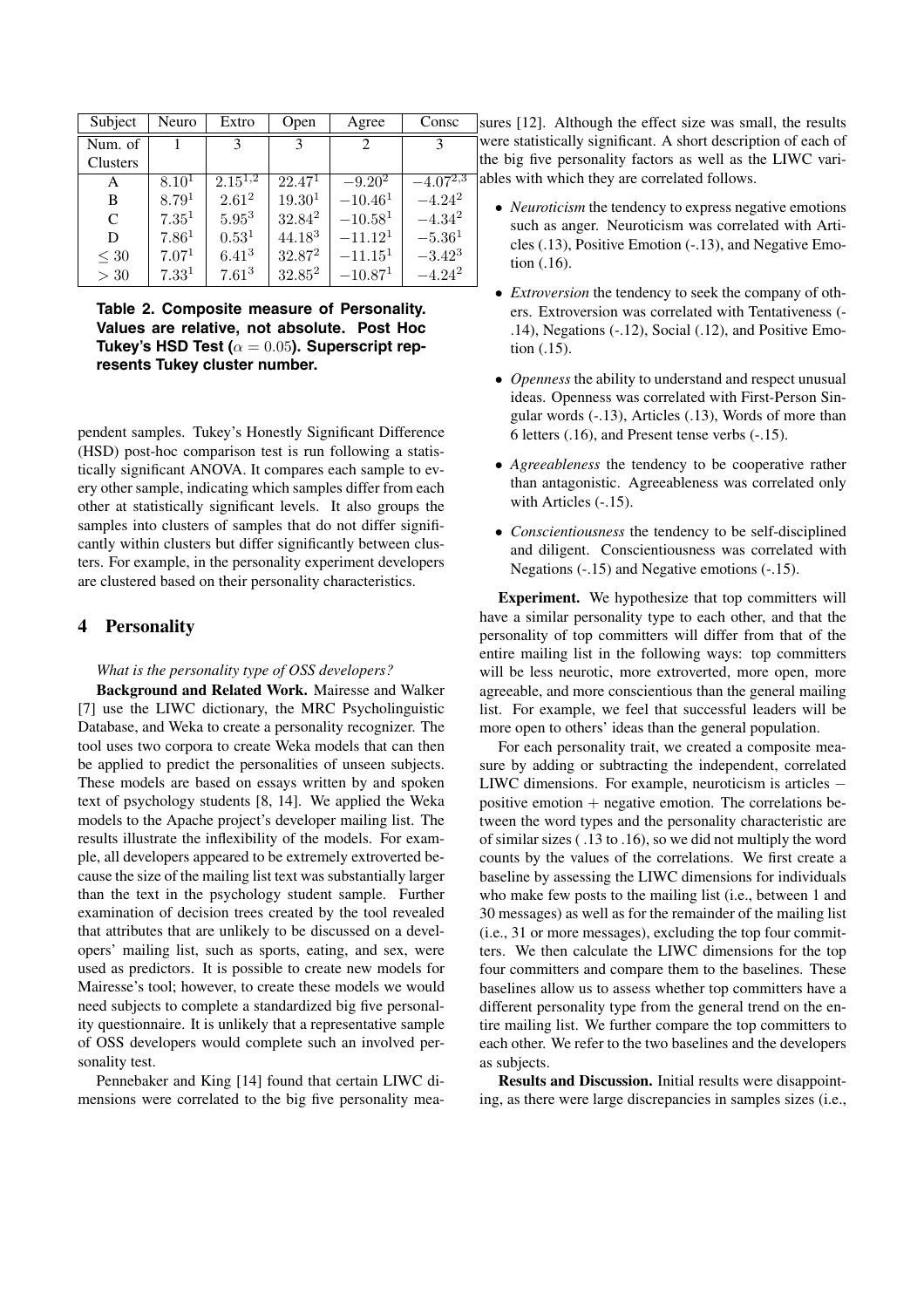number of emails) among the subjects. These discrepancies caused Weka decision trees to ignore the subjects with few emails and meant that the level of statistical significance for Tukey's HSD post-hoc comparison test was not guaranteed. Using a standard data mining technique, we created similar sample sizes by randomly selecting 500 messages from each subject [18]. To cluster the subjects we ran an ANOVA with a Tukey's HSD post-hoc comparison test. The composite personality measure is presented in table 2. Since it is a composite measure, the absolute values are meaningless, but comparing the relative levels among the subjects allows us to determine personality differences. The superscripts in table 2 indicates for each personality trait which cluster the subject belongs to. Each cluster varies at statistically significant levels from the other clusters. If there is only one cluster, there is no statistically significant difference among the subjects. Subjects with higher cluster numbers exhibit high levels of a trait. For example, developer C is very extroverted, while developer D is not. We now discuss the results in terms of the personality traits and subjects.

**Personality traits.** For *neuroticism*, there is no statistically significant differences among the subjects. Since the developers do not vary significantly from the general mailing list population, it is likely that the top committers are not emotionally unstable individuals. The least *extroverted* developer is developer D. Although Developer D's score appears relatively low (0.53) when compared to Developer A (2.15), there is no statistical difference. Developer A and B have intermediate levels of extroversion. Developer C and the general mailing list population are the most extroverted. It appears that the top committers are less extroverted than the general mailing list population. Developer D has the highest *openness* score. While Developer A and B have the lowest scores. Developer C matches the general mailing list population. No obvious pattern emerges from the openness measure. Developer A is the most *agreeable* developer. There is no difference among the other developers and the general population. *Conscientiousness* is the only measure in which the two general mailing list subjects differ. Individuals who have sent less than 30 messages appear to be the most conscientious. This result is counter to our hypothesis. One possible explanation is that individuals who send few messages are intimidated by the regular project members and are very conscientious about what they write. Developer A belongs to both the highest and intermediate clusters. While Developers B, C, and the general mailing list population belong to the intermediate level. Developer D appears to be the least conscientious.

**Subjects.** With the exception of agreeableness developer A and B belonged to the same clusters for all the measures. These developers were the top developers during the development of Apache 1.3 and 2.0 respectively. Developer C and the general mailing list population  $(> 30$  messages) were the same for all measures. Developer D was not consistently associated with any other subject. Comparing developers A and B to developer D and the general mailing list, we see that developers A and B were less extroverted, less open, but equally conscientious.

**Future Work.** Pennebaker and King [14] report only small correlations between LIWC dimensions and the big five personality traits. The correlations also come from sample essays in which the individual does not receive a response. These two limitations may limit the validity of our results. However, this experiment is a first attempt at understanding the personality type of OSS developers. Unfortunately, there is no existing standard against which we can compare our findings; Mairesse's benchmark is context dependent. The benchmark used in this study, the general mailing list population, appears to be useful. In the future, however, it will be necessary to compare our benchmark with other benchmarks, in order to determine similarity. For example, the top committers did not differ significantly from the general population on neuroticism – perhaps all OSS developers are high on neuroticism. In order to validate our benchmark, we will need to test it against a sample with known scores on these personality traits.

Developers A and B, who were responsible for the two significant Apache releases, are similar to each other but differ from the general mailing list population in that they are less extroverted and less open. Given that the Apache project is recognized as being very conservative in the contributions that it accepts, the lack of openness and extroversion may not be unexpected [9]. In future, we will test the hypothesis that less extroverted and less open developers are more effective at producing major releases.

The lack of consistency among developers and the similarity of developer C and the general mailing list requires us to reject our original hypothesis. The two major Apache releases were times of significant change, the top committers during this time had different personalities from the rest general mailing list. We hypothesize that significant changes to the project occur when the leading developers differ from the rest of the population.

We feel that some notion of role and project state must be incorporated into future experiments. For example, a project may be mostly performing maintenance or altering the API. We hypothesis that different project states and roles attract developers with different personalities, but within each state or role the personalities should be similar.

### **5 New, Current, Departing Developers**

*Does the language and attitude of a developer change as he or she moves from being a new, to a current, to a departing developer?*

**Background and Related work.** There has been a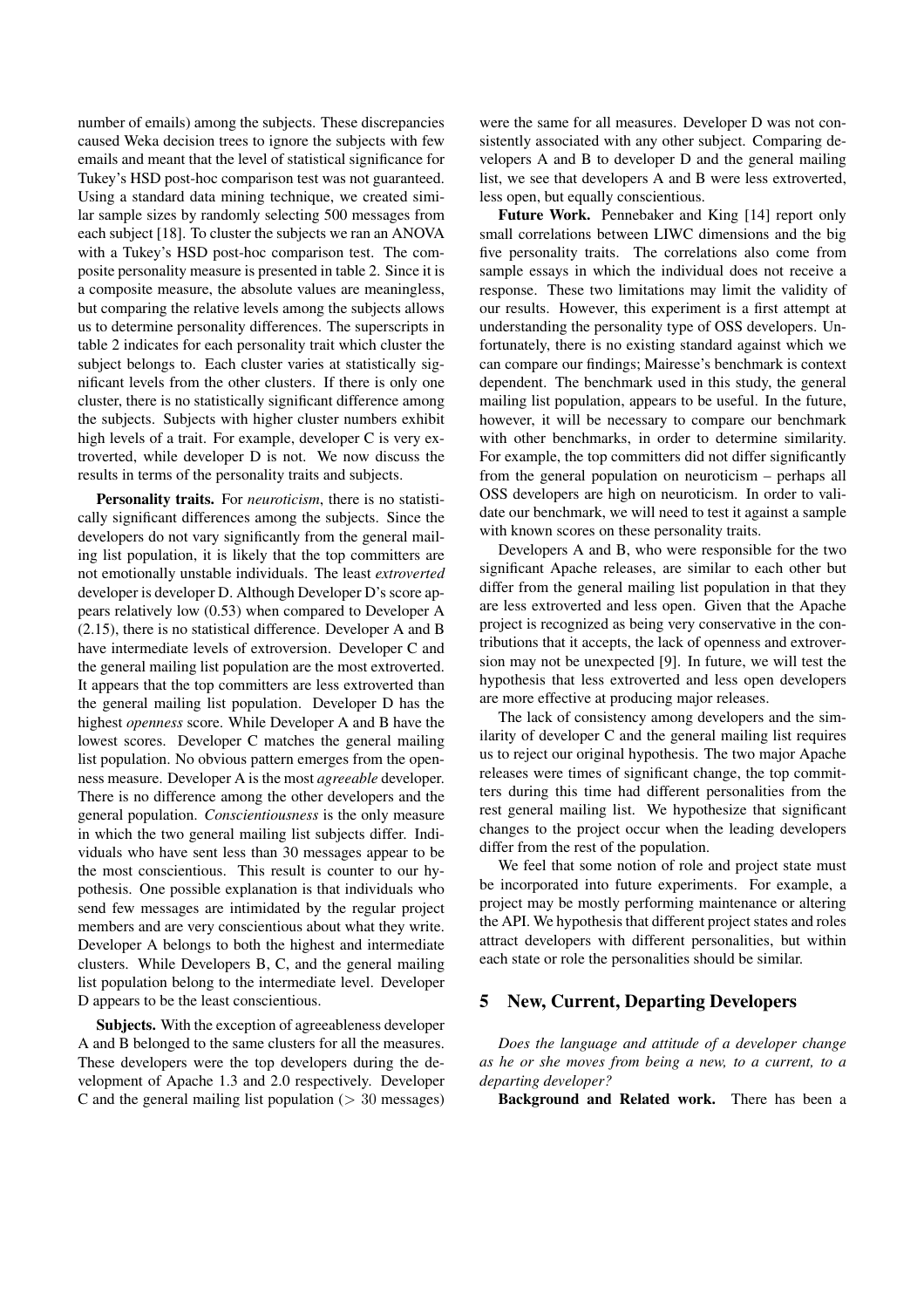great deal of research on why and how developers join OSS projects. For example, Ducheneaut [3] uses a modified version of ethnography to follow the socialization process of new developers in OSS projects. Herraiz et al. [4] follow the integration of new professional and volunteer developers. Using the LIWC we hope to examine, in an automated fashion, how developers change throughout their time with the project.

**Experiment.** Ideally, for this experiment, one would have individuals and not email addresses, as one individual may have multiple email addresses [1]. However, for simplicity's sake, in this initial experiment we examine the top committers for which we have resolved email addresses. For the two top committers who have left the project we compare the word usage of their first and last 50 emails. We run a t-test for each developer comparing their starting emails to their departing emails. In our second approach, we partition the four top committers' emails into equal sized groups. We use decision trees as well as an ANOVA to determine which groups have similar word usage. We want to see if developers' word usage shifts over time.

**Results and Discussion.** Table 3 presents the results of a t-test comparing the first and last 50 emails for the two top committers who have left the project (Developers A and B from the previous experiment). The interpretations that follow are not the only possible interpretation, but are supported by a preliminary qualitative analysis. Unlike the previous experiment where a baseline can be created to validate the results, validation in this experiment can only be obtained through comparison to existing literature and qualitative analyses.

Despite making few commits in his last three years, developer A continued to post to the mailing list. From the large increase in past tense verbs it is likely that developer A would answer questions about things he had done in the past. Further evidence is the increase of negations (e.g., 'no', 'never'), which could indicate a person telling someone else how something was not done. He was more sociable and used more pronouns when he first began.

Once developer B stopped committing, he also stopped posting to the mailing list. Developer B appears to have shifted from the use of pronouns that included himself, to more instructive 'you' pronouns. Discussion of time in general and the present was higher at first, with discussion of the future increasing before he left. There was a decrease in the number of positive emotions. Words related to insight decreased as he was leaving, while causal words and exclusive words increased. This may be indicative of a change where developer B moved from producing new insights to explaining the cause or arguing why a particular solution will not work with the way the code is structured. The decrease in positive emotions, increase in instruction, potential shift from creator to critic, and increased discussion of

| Dimension        | Subdimension          | Dev A   | Dev B  |
|------------------|-----------------------|---------|--------|
| Standard WC      | <b>Total Pronouns</b> | $-3.4$  | $-1.9$ |
| Pronouns         | We                    | $-1.0$  | $-1.7$ |
|                  | Self                  | $\ast$  | $-2.6$ |
|                  | You                   | $\ast$  | 1.8    |
|                  | Other people          | $-2.3$  | $\ast$ |
| Standard WC      | Negation              | 1.1     | 2.3    |
| Emotion          | Positive              | $\ast$  | $-2.2$ |
| Cognitive        | Cause                 | $\ast$  | 1.0    |
|                  | Insight               | $\ast$  | $-1.4$ |
|                  | Inhibit               | $\ast$  | $-0.4$ |
| Social Processes |                       | $-3.23$ | $\ast$ |
| Relative         | Time                  | $\ast$  | $-2.4$ |
|                  | Present               | $\ast$  | $-2.0$ |
|                  | Past                  | 3.4     | $\ast$ |
|                  | Future                | $\ast$  | 1.0    |
|                  | Inclusive             | $-3.0$  | $\ast$ |
|                  | Exclusive             | $\ast$  | 1.9    |

**Table 3. Mean differences for the first and last 50 email messages. (\***  $p > 0.05$ , otherwise  $p <$ 0.05**)**

the future is indicative of someone whose role has changed, but as we have seen, will be leaving the project shortly.

Dividing all the emails for each individual developers into multiple groups was problematic. With few groups, less than ten, the beginning and end merged with the middle. When we used many groups, ten or more, it became difficult to interpret the results. The clustering of groups created by Tukey's HSD tests were not obvious (e.g., the groups were not ordered by time). Since we can see a definite distinction between the beginning and end results, the Tukey cluster result indicates that the groups overlapped the "true" divisions. Similar results were obtained by using decision trees in Weka. The percentage of correctly classified groups decreased to marginally better than chance as the number of groups increased to ten. Although the developers' word usage may change over time, the groupings we used were likely too rough to properly examine this change.

**Future work.** Event-based groups, such as Cohn et al.'s study of Americans before and after the September 11th, 2001 terrorist attacks, may improve the results [2]. Other event-based divisions may be obtained through manual analysis. However, determining events manually is time-consuming. One potential automated technique is to divide a developer's emails based on the frequency with which he or she is sending messages; each change in frequency above a given threshold would result in a new group.

In future work, we would like to determine the difference between a successful newcomer and a newcomer who does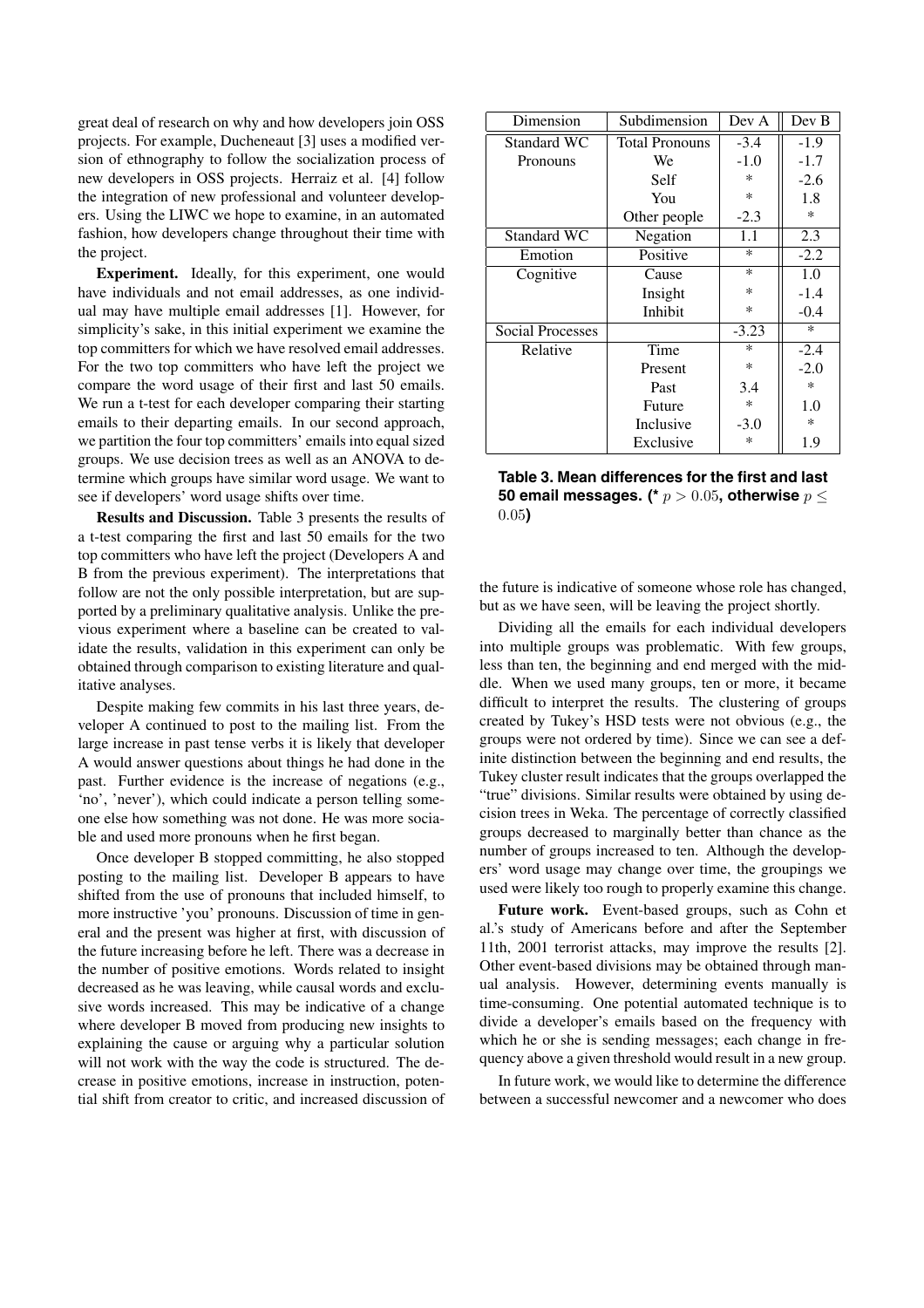not receive commit privileges. This analysis would involve comparing the first messages for the two types of developers. The period would end when the developer received commit privileges or stopped submitting patches. If a simple set of LIWC dimensions can accurately distinguish between the two types of developers, then, it would be possible to integrate productive members more quickly and avoid time wasted on integrating unproductive developers.

### **6 Releases**

*Does word usage change around the time of a release?* **Background and Related Work.** We are interested in discovering if there is a consistent change in word usage before and after a release. For example, Raymond [16] noticed that developers are often optimistic and shocked that a release, which they see as "perfect," contains many defects. Are developers more optimistic before a release?

**Experiment.** We examine the Apache 1.3 and 2.0 releases (two major releases) by categorizing emails as occurring either a month before or after a release. We run t-tests to determine if there are any statistically significant differences in word usage before and after a release.

**Results and Discussion.** From table 4 we can see that discussion before the Apache 1.3 release was more optimistic, more tentative, used more future tense verbs, and was less about actual times than after the release. Some of these results make intuitive sense: developers are often optimistic before a release and then less optimistic when the users start reporting bugs. Do these findings hold for other releases?

Examining the Apache 2.0 release, we see that after the release there were less social and less inclusive words than before the release. Although there is no overlap in the LIWC dimensions that are statistically significant between the two releases, it is apparent that the atmosphere surrounding each of the releases was different. For example, with the 2.0 release, sociability seems to have increased after the release, and there is no statistically significant change in optimism as there was for the 1.3 release. The differences between the two releases suggest that it is unlikely that we will be able to predict when a release will occur.

**Future Work.** Microsoft developers were encouraged to bet on when a product would be released. Communication between project managers and developers was found to be overly optimistic, and the betting scheme provided a more accurate estimate of the actual release date than the project managers did [5].

Although our original goal was to find consistency in the language used around a the time of a release, we find that this was not possible for the Apache 1.3 and 2.0 releases. However, looking for consistency among releases may be misguided as some releases may be successful, while oth-

| Dimension               | $-1.3$  | -2.0   |
|-------------------------|---------|--------|
| Optimism                | $-0.37$ | $\ast$ |
| Tentative               | $-1.3$  | ∗      |
| References to Time      | 1.1     | $\ast$ |
| Future tense verbs      | $-0.7$  | $\ast$ |
| <b>Social Processes</b> | $\ast$  | 0.74   |
| Inclusive               | *       | 0 64   |

**Table 4. Mean differences for Apache 1.3 and 2.0 releases. (\***  $p > 0.05$ , otherwise  $p \le 0.05$ )

ers may fail. Instead, we feel that the presence or lack of a particular LIWC dimension, before or after a release, may be indicative of the success of that release. Just as the Microsoft developers were accurate in predicting the release date, their attitudes before a release may indicate the release's relative quality. Our new research question is as follows: are there LIWC dimensions that can predict group morale and does group morale predict the success of a release?

To answer this question we need many release dates for the project and a measure of success for each release. The former can be roughly obtained from announce lists in OSS and from more rigorous records in industry. The success of a release could be measured as the time before the next major release, assuming that longer lasting releases are more successful, or as the number of defects for a given release.

### **7 Limitations**

There are four main limitations to our study. First, The LIWC was created as tool to measure various psychological phenomenon. It has been used in a variety of environments, but to our knowledge, has not be used to understand OSS developers. Second, the LIWC may be biased against individuals who's first language is not English. Third, although the Apache httpd server is a large, successful, mature project, it may not be representative of OSS development in general. Fourth, the three experiments that we performed were preliminary. As such, they had a limited number of developers and project releases. Further experimentation and validation must be performed before any of our results can be generalized.

### **8 Conclusions**

This paper represents a first attempt at using a psychometrically-based word count tool to understand OSS mailing lists. Instead of creating our own tool, we used the LIWC dictionary. We conducted three preliminary experiments on the Apache httpd server's developer mailing list